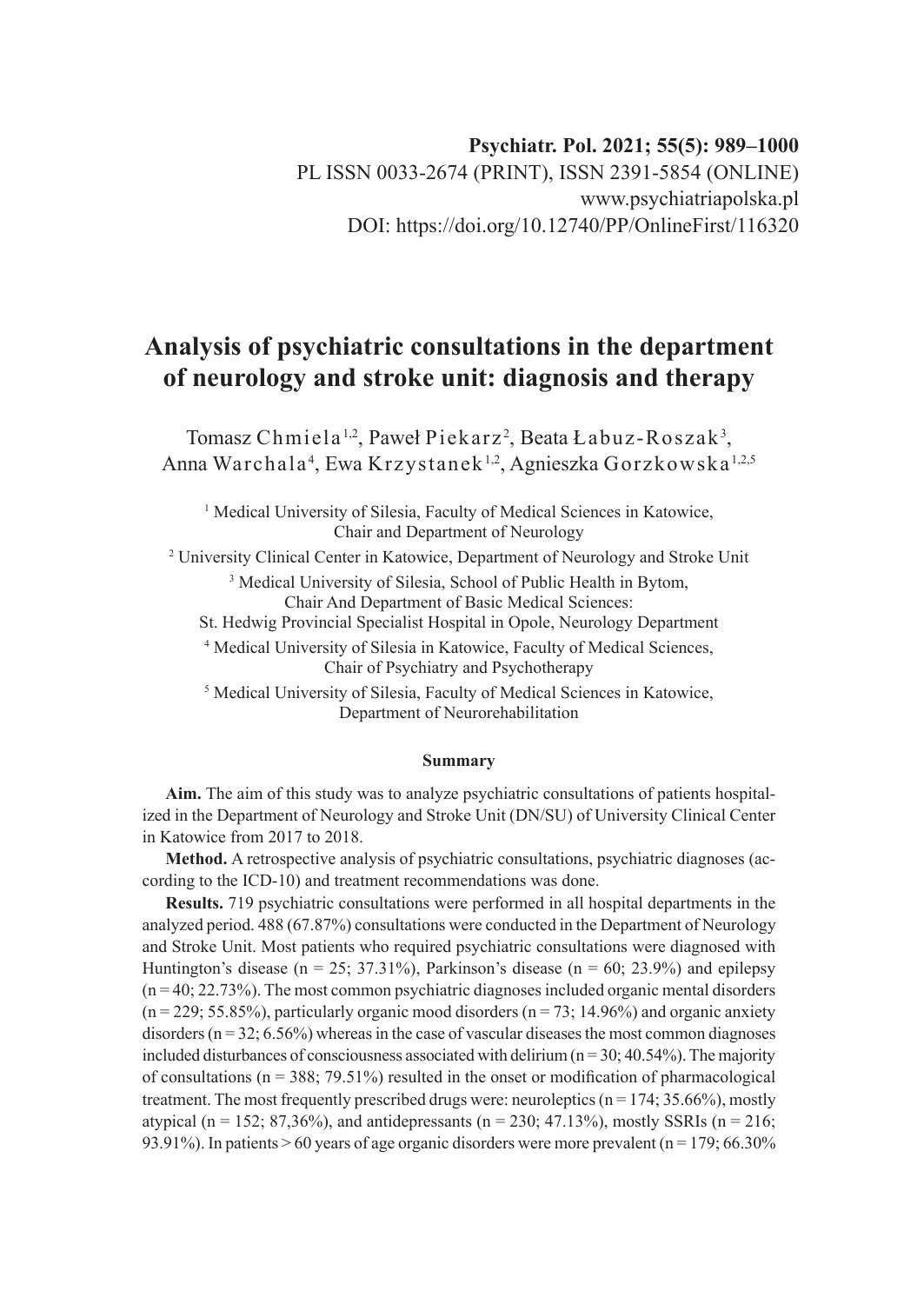vs.  $n = 49$ ; 35.0%) and neuroleptics were more frequently prescribed ( $n = 131$ ; 42.12% vs.  $n = 44$ ; 24.86%) compared to patients < 60 years.

**Conclusions.** Patients in the department of neurology and stroke unit underwent a psychiatric consultation most frequently. Optimizing the care of a neurological patient is related to close cooperation of a neurologist and a psychiatrist, as well as developing and updating common positions for the management of selected disease entities.

**Key words:** neurology, psychiatry, comorbidity

### **Introduction**

According to the data published by the National Development Council, 23.4% of Polish population is affected by psychiatric disorders [1]. This percentage is significantly higher in patients with comorbid neurological diseases and ranges from 39 to 64% [2].

Considering the increasing number of individuals with neurological disorders whose integral symptoms include neuropsychiatric disorders, the number of psychiatric consultations in neurological departments is large and may also increase. In the departments of neurology and stroke unit (DN/SU) patients that usually require psychiatric consultations are those with diseases that permanently damage neurons and produce both somatic and mental symptoms whose treatment is related to an interdisciplinary approach.

Stroke patients are exposed to a number of complications (such as neuropsychiatric disorders) in acute and chronic phases of the disease. Post-stroke depression (PSD) occurs in 20–65% of stroke patients [3] Acute confusional state (delirium) is another important neuropsychiatric problem in vascular diseases of the CNS. It is present in the acute phase of stroke (10 to 48%) [4]. The occurrence of delirium in the acute phase of the disease is associated with higher mortality, increased risk of long-term stay in healthcare centers [5], worse patient outcome assessed by the Mini Mental State Examination (MMSE) [6] and a higher risk of dementia in the future [7]. Cerebrovascular accident patients also report anxiety disorders that occur in 18–25% of cases [8], fatigue syndrome (57%) [9] and apathy (34.6%) [10]. The incidence varies depending on the time elapsed after the stroke.

Well-described neuropsychiatric disorders in Parkinson's disease (PD) include depression, anhedonia, anxiety, psychotic symptoms (hallucinations and delusions), impulse control disorders, and sleep disorders. Of these, sleep disorders are particularly common and occur in about 60–90% of PD patients [11, 12]. Depression in PD is mostly mild and affects 14–35% of patients. It can occur at any stage of the disease. According to some authors, it precedes the occurrence of motor symptoms in approximately 25% of cases. Isolated anxiety disorders can affect 34% of patients and are exacerbated during the OFF phase. Anxiety can cause social isolation of patients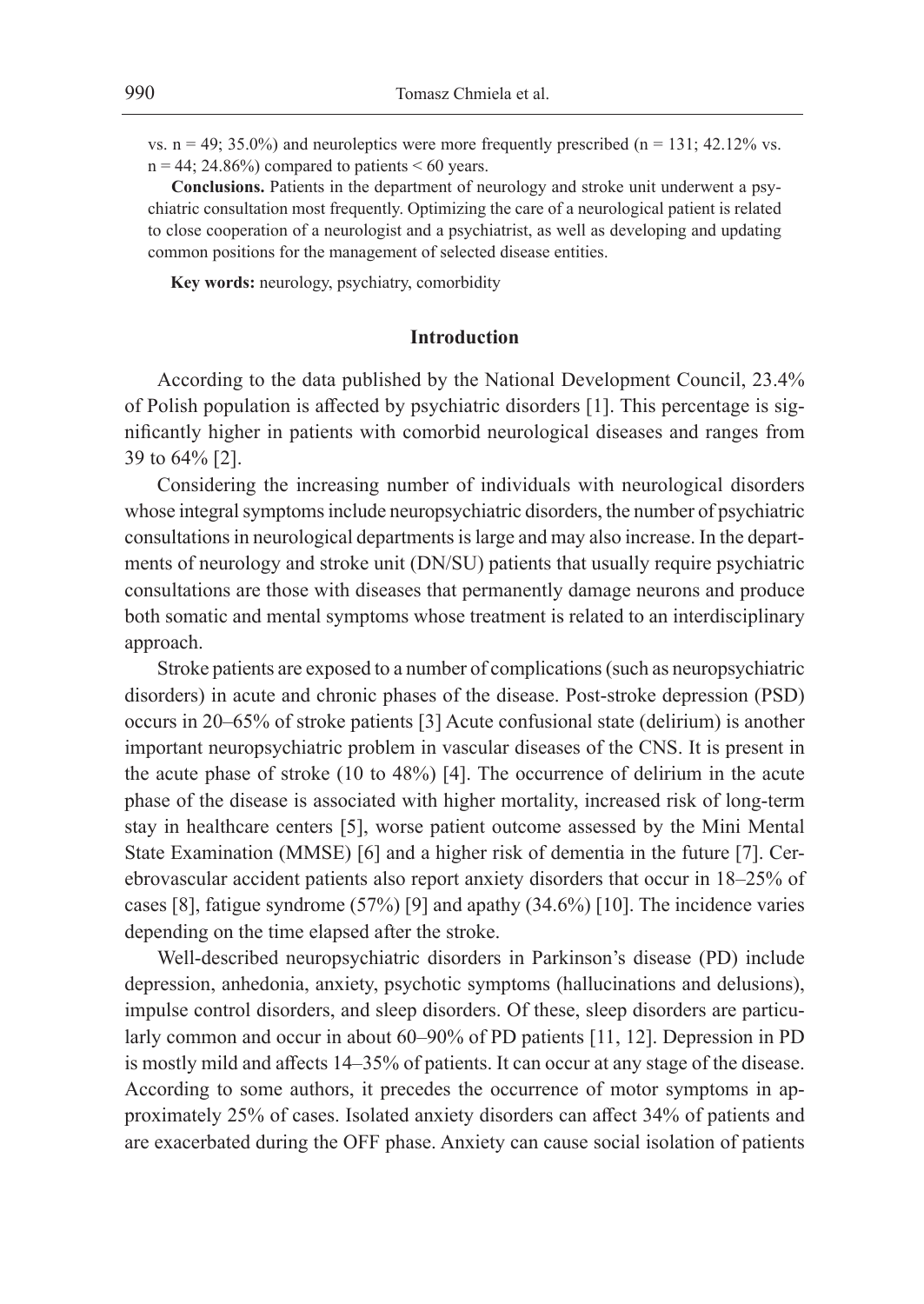that, in turn, aggravates other non-motor symptoms of the disease. Psychotic disorders can affect even 30% of patients and occur as visual and auditory hallucinations or an unpleasant feeling of someone's presence [13].

In an ageing society, cognitive disorders are an increasingly important issue. It is estimated that dementia affects about 10% of patients over 65 years of age, while mild cognitive impairment (MCI) may affect about 18% of this population [14].

Another diagnostic problem is related to a frequent co-occurrence of cognitive impairment and behavioral and psychological symptoms of dementia (BPSD). Depression, apathy, anxiety, and irritability are the most prevalent and may affect between 35 and 85% of patients depending on the severity of the underlying disease [13]. In MCI, depression affects 26–63% of patients whereas in dementia 20–60% [14].

In Huntington's disease (HD), behavioral changes and cognitive disorders often precede the occurrence of motor disorders [16, 17]. Patients develop significant personality disorders, psychotic disorders, hostility, anxiety, and obsessive-compulsive disorders. Affective disorders are more prevalent in patients with HD compared to the general population [11]. It is also worth emphasizing the increased risk of suicide among these patients and the fact that both suicidal thoughts and behaviors already occur in the early stages of the disease [18].

Epilepsy coexists with many mental disorders such as mental retardation, dementia and psychotic, depressive and anxiety disorders as well as organic personality disorders. According to various studies, the coexistence of epilepsy and depressive disorders is estimated at 20–75%. [11], risk of suicide is also higher in this population [11]. Treatment of patients with psychogenic nonepileptic seizures (PNES) is a common though difficult issue related to the cooperation between neurologists and psychiatrists. It is estimated that among patients diagnosed with epilepsy, 5–20% have PNES [19]. In these cases misdiagnosis is associated with unnecessary drug administration, costs of unnecessary hospitalization and the delay in referring patients to appropriate psychiatric treatment, which is the most important issue.

#### **Material and methods**

A retrospective analysis of medical documentation of 488 psychiatric consultations was carried out in DN/SU of University Clinical Center in Katowice from 1<sup>st</sup> January  $2017$  to  $31$ <sup>st</sup> July 2018. The analysis was performed in terms of psychiatric diagnoses in accordance with the ICD-10 classification and the consultant's recommendations with consideration given to gender, age and neurological diseases. Consultations were conducted by one psychiatrist.

Statistical analysis was performed using STATISTICA 12, Stat Soft Poland and R 3.3.2, GNU General Public License. Measurable data were expressed as mean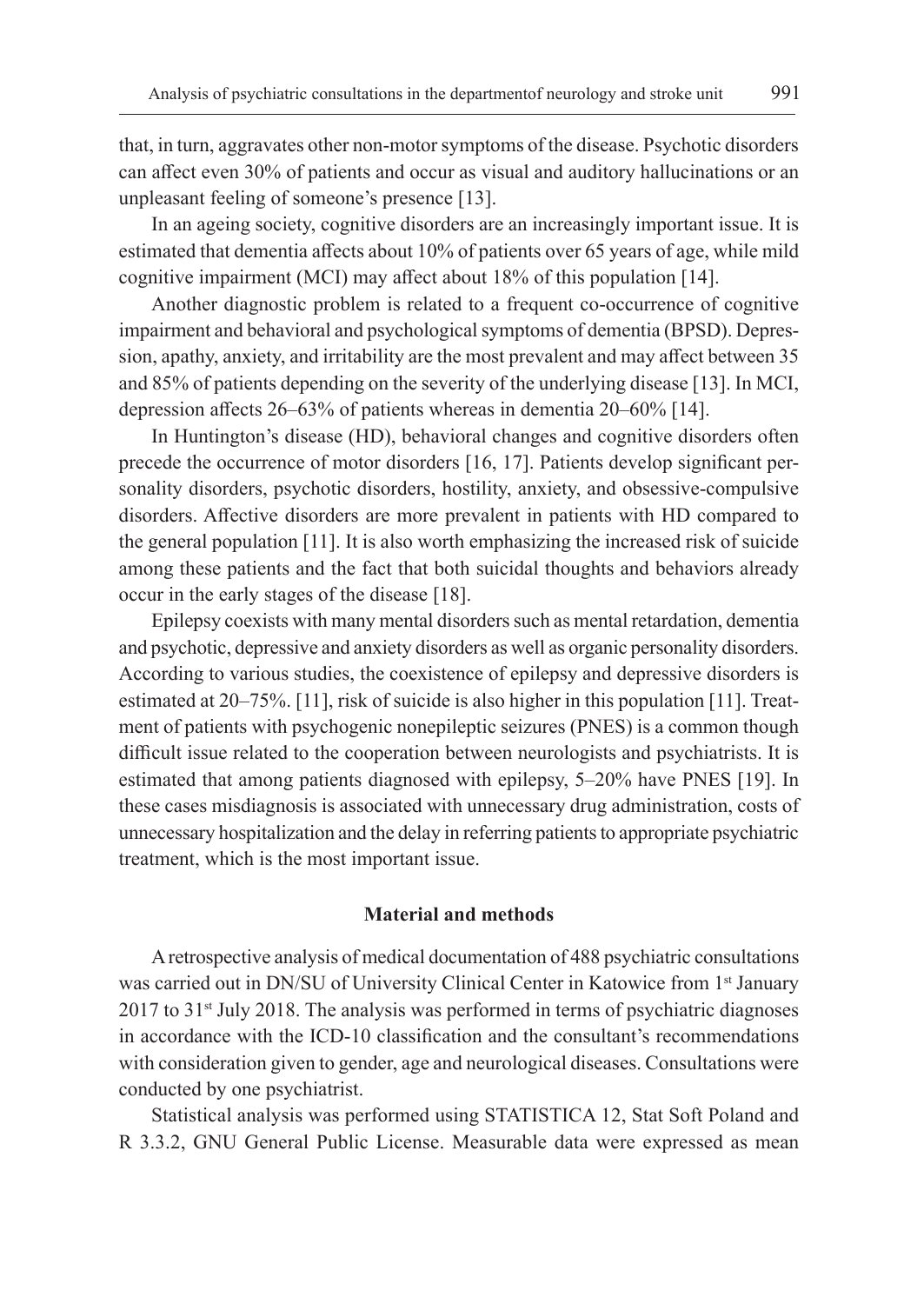$\pm$  standard deviation (M $\pm$ SD), while the significance of differences in mean values in two independent groups was tested by Welch's *t*-test. Percentage values were used in the presentation of nominal data, while the two proportions test was used to compare them.

#### **Results**

Of all the departments at the University Clinical Hospital in Katowice, DN/SU patients were most frequently consulted (67.87% of all consultations). During 18 months, 488 consultations were conducted. 293 women aged 18–91 years (mean age 59.94  $\pm$  17.77 years) and 195 men aged 18–90 years (mean age 60.76  $\pm$  15.64 years) were consulted.

During psychiatric consultations, diagnoses were made in the majority of patients  $(n = 376; 77.05%)$ . Organic mental disorders  $(n = 229; 55.85%)$  were predominant, of which organic mood disorders accounted for the largest subgroup ( $n = 73$ ; 31.88%). Mood (affective) disorders (F30–F39) (n = 31; 7.56% vs. n = 25; 9.58%; p = 0.004) and stress-related and somatoform disorders (F40–F48) ( $n = 84$ ; 20.49% vs.  $n = 59$ ; 22.61%;  $p = 0.014$ ) were diagnosed significantly more often in women than in men. In the group of patients below 60 years of age, mood disorders (F30–F39) ( $n = 17$ ; 12.14% vs.  $n = 14$ ; 5.19%;  $p = 0.009$ ) and disorders of adult personality and behavior (F60–F69) (n = 11; 7.86% vs. n = 1; 0.37%; p < 0.0001) were significantly more prevalent. However, in patients over 60 years of age, organic psychiatric disorders, including symptomatic syndromes were significantly more prevalent ( $n = 179$ ; 66.30%) vs.  $n = 49$ ; 35.0%;  $p \le 0.0001$ ) followed by neurotic, stress-related and somatoform disorders (n = 44; 16.30% vs. n = 40; 28.57%; p = 0.011) (Table 1).

| ICD <sub>10</sub> |     | Total         |     | Women         |                | Men   | р     |                | Patients<br><60 years<br>of age |     | Patients<br>$>60$ years<br>of age | р        |
|-------------------|-----|---------------|-----|---------------|----------------|-------|-------|----------------|---------------------------------|-----|-----------------------------------|----------|
|                   | n   | $\frac{0}{0}$ | n   | $\frac{0}{0}$ | n              | $\%$  |       | n              | $\frac{0}{0}$                   | n   | $\%$                              |          |
| F00-F09           | 229 | 55.85         | 134 | 51.34         | 95             | 63.76 | 0.259 | 49             | 35.00                           | 179 | 66.30                             | < 0.0001 |
| F10-F19           | 42  | 10.24         | 25  | 9.58          | 17             | 11.41 | 0.471 | 20             | 14.29                           | 22  | 8.15                              | 0.063    |
| F20-F29           | 8   | 1.95          | 6   | 2.30          | $\overline{2}$ | 1.34  | 0.256 | $\overline{2}$ | 1.43                            | 7   | 2.59                              | 0.169    |
| F30-F39           | 31  | 7.56          | 25  | 9.58          | 6              | 4.03  | 0.004 | 17             | 12.14                           | 14  | 5.19                              | 0.009    |
| F40-F48           | 84  | 20.49         | 59  | 22.61         | 25             | 16.78 | 0.014 | 40             | 28.57                           | 44  | 16.30                             | 0.011    |
| F50-F59           | 4   | 0.98          | 3   | 1.15          | 1              | 0.67  | 0.256 | 1              | 0.71                            | 3   | 1.11                              | 0.308    |

Table 1. **Diagnoses according to ICD-10 with consideration given to age and gender of patients. p – Welch's t-test.**

*table continued on the next page*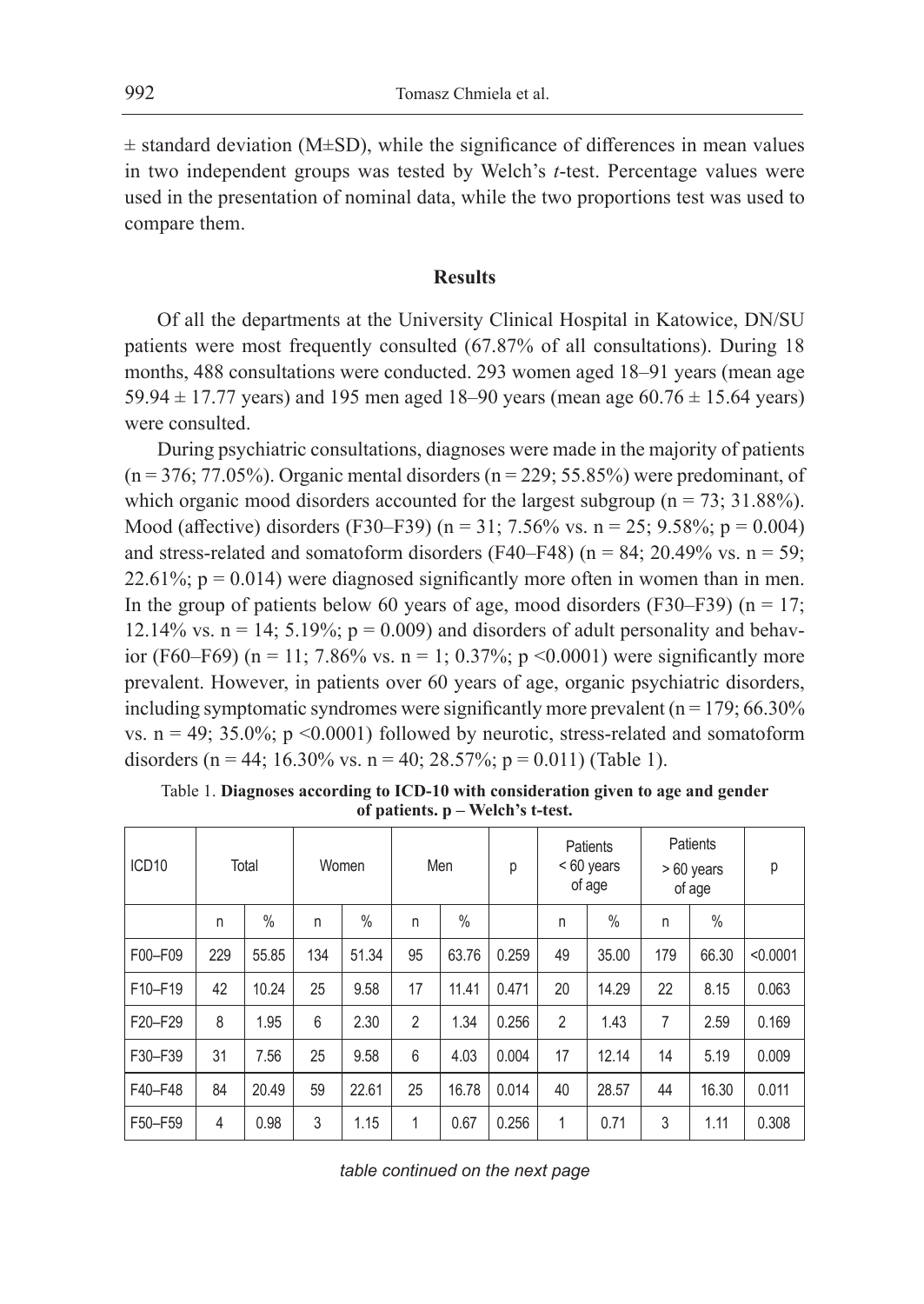| F60-F69 | 12  | 2.93 |     | 3.45  | u   | 2.01  | 126 |                          | 7.86  |            | 0.37  | < 0.0001 |
|---------|-----|------|-----|-------|-----|-------|-----|--------------------------|-------|------------|-------|----------|
| Total:  | 488 | 100  | 293 | 60.04 | 195 | 39.96 |     | $\overline{\phantom{a}}$ | 36.27 | 211<br>◡╷╷ | 63.73 |          |

F00–F09 — Organic, including symptomatic, mental disorders

F10–F19 — Mental and behavioral disorders due to psychoactive substance use

F20–F29 — Schizophrenia, schizotypal and delusional disorders

F30–F39 — Mood (affective) disorders

F40-F48 — Neurotic, stress-related and somatoform disorders

F50–F59 — Behavioral syndromes associated with physiological disturbances and physical factors

F60–F69 — Disorders of adult personality and behavior

The analysis of the psychiatric recommendations shows that in more than 50% of cases, i.e., 246 patients (50.41%) drug therapy was recommended. Treatment was modified in another one-third of patients, i.e., 142 (29.10%). Neuroleptics were most often prescribed (n = 174; 35.66%), particularly atypical neuroleptics (n = 152; 87.36%). These agents and antidepressants were significantly more often prescribed for female patients whereas hypnotic drugs were mostly administered to male patients. During antidepressant treatment, selective serotonin reuptake inhibitors (SSRIs) were most commonly administered to women  $(n = 216; 93.91\%)$ .

Psychiatric re-consultations accounted for only 2.46% of the total number of consultations. Hospitalization in the psychiatric department was not common  $(n = 29)$ ; 5.94%). Of this group, 11 patients were diagnosed with disorders due to the abuse of psychoactive substances, 7 – with organic disorders and 5 – with psychotic disorders. Hospitalization in the department of psychiatry was more often recommended for patients diagnosed with epilepsy – 8 (20%) subjects out of 40. Hospitalization in the department of psychiatry was significantly more often recommended for patients <60 years of age ( $n = 20$ ; 11.30% vs.  $n = 9$ ; 2.89%). However, treatment was significantly more commonly administered to patients older than 60 years of age, and neuroleptics, SSRIs and hypnotic drugs were significantly more common in this group of patients. Detailed data are presented in Table 2.

|                                               |    | Total         |    | Women |    | Men           | D     |    | Patients<br>< 60 years<br>of age | Patients<br>> 60 years<br>of age |      | D        |
|-----------------------------------------------|----|---------------|----|-------|----|---------------|-------|----|----------------------------------|----------------------------------|------|----------|
|                                               | n  | $\frac{0}{0}$ | n  | $\%$  | n  | $\frac{0}{0}$ |       | n  | $\%$                             | n                                | $\%$ |          |
| Recommended<br>psychiatric<br>hospitalization | 29 | 5.94          | 19 | 6.48  | 10 | 5.13          | 0.263 | 20 | 11.30                            | 9                                | 2.89 | < 0.0001 |

Table 2. **Psychiatric recommendations according to age and gender of patients**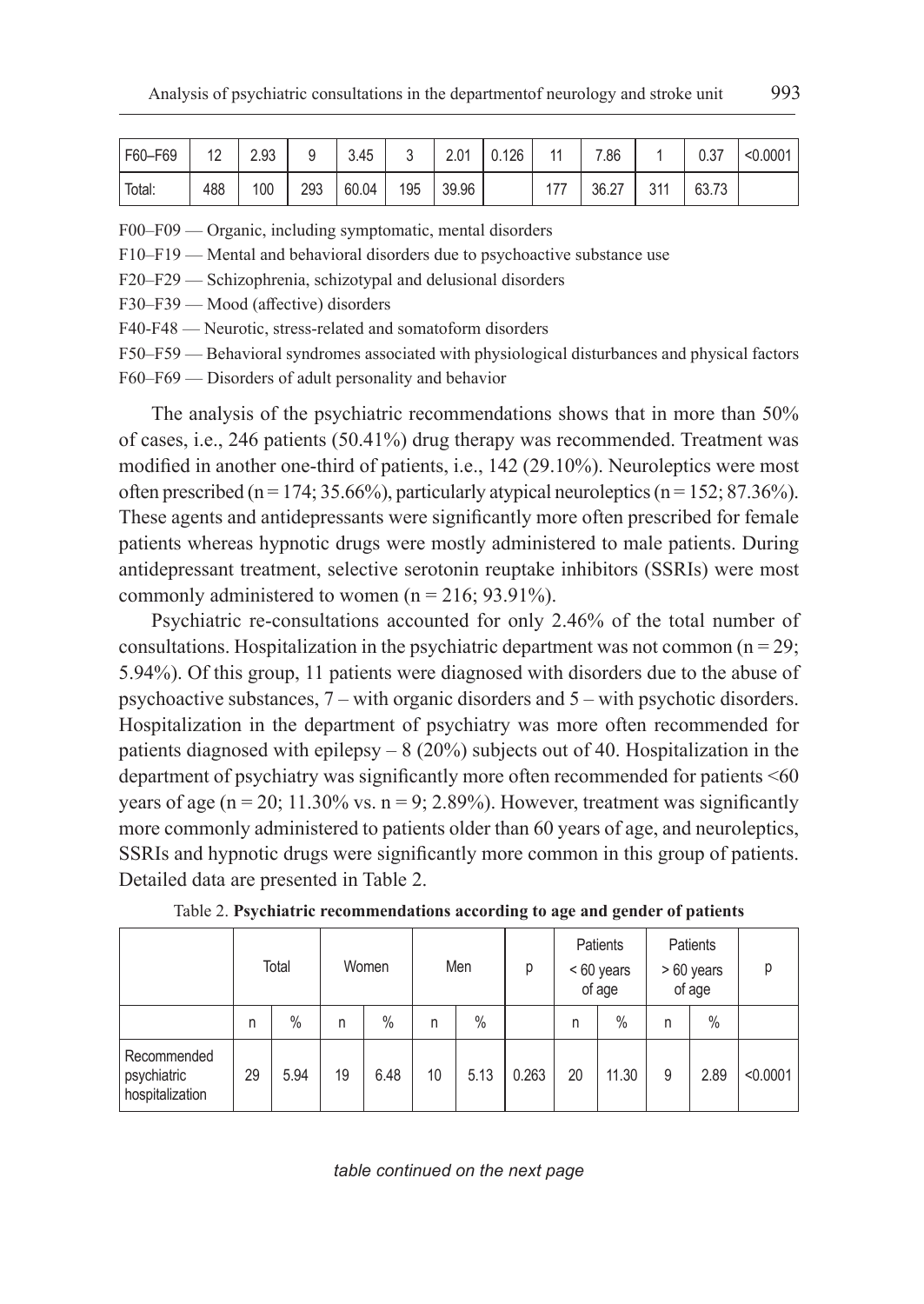| Inclusion<br>of treatment    | 246 | 50.41 | 150 | 51.19 | 96             | 49.23 | 0.335 | 74             | 41.81 | 172 | 55.31 | 0.002    |
|------------------------------|-----|-------|-----|-------|----------------|-------|-------|----------------|-------|-----|-------|----------|
| Modification<br>of treatment | 142 | 29.10 | 88  | 30.03 | 54             | 27.69 | 0.288 | 50             | 28.25 | 92  | 29.58 | 0.392    |
| Neuroleptics:                | 174 | 35.66 | 93  | 31.74 | 81             | 41.54 | 0.014 | 44             | 24.86 | 131 | 42.12 | < 0.0001 |
| <b>Typical</b>               | 25  | 14.37 | 11  | 11.83 | 14             | 17.28 | 0.157 | 5              | 11.36 | 21  | 16.03 | 0.102    |
| Atypical                     | 152 | 87.36 | 82  | 88.17 | 70             | 89.42 | 0.365 | 40             | 90.91 | 112 | 85.50 | 0.157    |
| Other                        | 5   | 2.87  | 3   | 3.23  | $\overline{2}$ | 2.47  | 0.382 | $\overline{2}$ | 4.55  | 3   | 2.29  | 0.257    |
| Antidepressants:             | 230 | 47.13 | 149 | 50.85 | 81             | 41.54 | 0.021 | 85             | 48.02 | 144 | 46.30 | 0.361    |
| <b>SSRIs</b>                 | 216 | 93.91 | 141 | 94.62 | 75             | 92.59 | 0.278 | 75             | 88.24 | 140 | 97.22 | 0.009    |
| <b>TCAs</b>                  | 36  | 15.65 | 24  | 16.11 | 12             | 14.81 | 0.410 | 11             | 12.94 | 24  | 16.67 | 0.219    |
| Other                        | 17  | 7.39  | 9   | 6.04  | 8              | 9.88  | 0.472 | 8              | 9.41  | 9   | 6.25  | 0.201    |
| Hypnotic drugs               | 6   | 1.23  | 6   | 2.05  | $\mathbf{0}$   | 0.00  | 0.007 | $\mathbf{0}$   | 0.00  | 6   | 1.93  | 0.007    |
| Benzodiazepines              | 19  | 3.89  | 12  | 4.10  | $\overline{7}$ | 3.59  | 0.387 | 5              | 2.82  | 14  | 4.50  | 0.167    |
| Hydroxyzine                  | 18  | 3.69  | 8   | 2.73  | 10             | 5.13  | 0.097 | 6              | 3.39  | 12  | 3.86  | 0.398    |

SSRIs – selective serotonin reuptake inhibitors; TCAs – tricyclic antidepressants.

p – Welch's t-test

Detailed data on diagnoses and psychiatric recommendations according to main diagnoses are given in Table 3.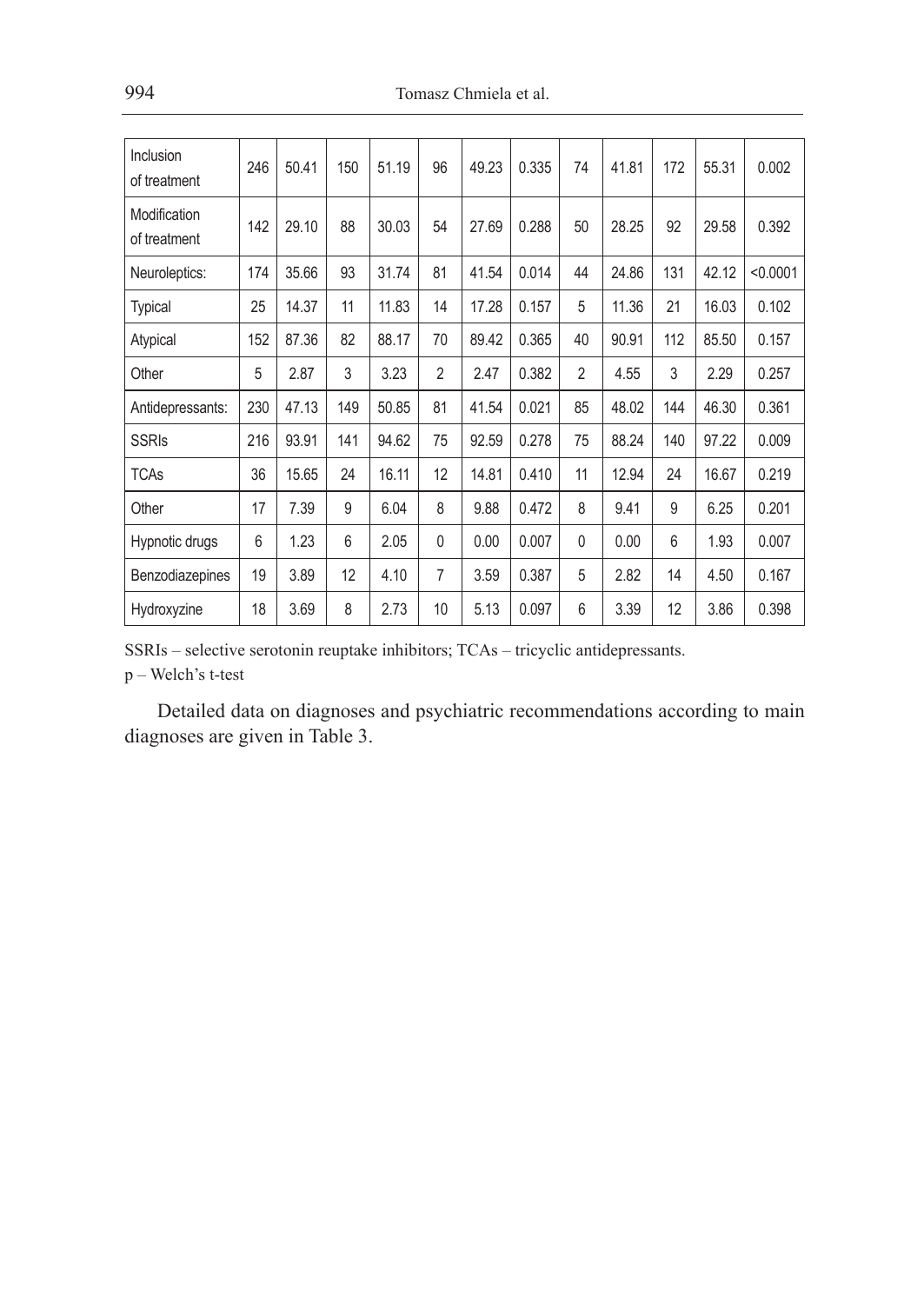|                                |         |         |       |               |         |                                     |                                     | Table 3. Psychiatric diagnoses and recommendations according to main diagnoses |                                       |                                      |                              |                                       |                                             |                                       |                                                       |
|--------------------------------|---------|---------|-------|---------------|---------|-------------------------------------|-------------------------------------|--------------------------------------------------------------------------------|---------------------------------------|--------------------------------------|------------------------------|---------------------------------------|---------------------------------------------|---------------------------------------|-------------------------------------------------------|
|                                | 운       | Ş       | 오     | <b>MCI/AD</b> | 좁       | PD <sub>vs.VD</sub>                 | PD vs. HD                           | PD vs.<br>MCI/AD                                                               | PD <sub>vs.</sub> EPI                 | VD vs. HD                            | VD vs.<br>MCII/AD            | 훕<br>VD vs. F                         | HD vs.<br>MCI/AD                            | 岳<br>HD vs.                           | <b>MCI/AD</b><br>vs. EPI                              |
| 운                              | 55.0%   | 63.5%   | 48.0% | 50.0%         | 30.0%   | 0.162                               | 0.283                               | 0.271                                                                          | PD>EPI<br>0.006                       | 0.095                                | VD>MCI/AD<br>0.037           | VD>EPI<br>0.000                       | 0.431                                       | 0.079                                 | <b>AD&gt;EPI</b><br>0.013<br>MC <sub>I</sub>          |
| 됴                              | 13.3%   | 8.1%    | 0.0%  | 2.0%          | 32.5%   | 0.170                               | <b>PD&gt;HD</b><br>0.002            | <b>PD&gt;MCI/AD</b><br>0.008                                                   | <b>PD<epi< b=""><br/>0.016</epi<></b> | <b>GH<gv< b=""><br/>0.007</gv<></b>  | VD>MCI/AD<br>0.040           | VD <epi<br>0.002</epi<br>             | 0.079                                       | HD <epi<br>0.000</epi<br>             | <b>AD<epi< b=""><br/>0.000<br/>MCI/</epi<></b>        |
| F2                             | $0.0\%$ | 1.4%    | 0.0%  | 2.9%          | 5.0%    | 0.160                               |                                     | PD <mci ad<br="">0.042</mci>                                                   | 0.080                                 | 0.160                                | 0.231                        | 0.167                                 | <b>HD<mci ad<="" b=""><br/>0.042</mci></b>  | 0.080                                 | 0.299                                                 |
| E                              | 5.0%    | 2.7%    | 8.0%  | 5.9%          | 2.5%    | 0.251                               | 0.316                               | 0.405                                                                          | 0.255                                 | 0.186                                | 0.211                        | 0.474                                 | 0.363                                       | 0.186                                 | 0.163                                                 |
| 군                              | 11.7%   | $9.5\%$ | 8.0%  | 16.7%         | 12.5%   | 0.342                               | 0.300                               | 0.186                                                                          | 0.451                                 | 0.412                                | 0.078                        | 0.316                                 | 0.100                                       | 0.280                                 | 0.261                                                 |
| 언                              | $0.0\%$ | 2.7%    | 0.0%  | 0.0%          | $2.5\%$ | 0.079                               | ı                                   | ï                                                                              | 0.162                                 | 0.079                                | 0.079                        | 0.474                                 | ï                                           | 0.162                                 | 0.162                                                 |
| မို                            | $0.0\%$ | 0.0%    | 0.0%  | 1.0%          | 7.5%    |                                     |                                     | 0.160                                                                          | <b>PD<epi< b=""><br/>0.042</epi<></b> |                                      | 0.160                        | VD <epi<br>0.042</epi<br>             | 0.160                                       | HD <epi<br>0.042</epi<br>             | 0.070                                                 |
| Recommended<br>hospitalization | $5.0\%$ | 1.4%    | 0.0%  | 1.0%          | 20.0%   | 0.124                               | <b>PD&gt;HD</b><br>0.042            | 0.092                                                                          | PD>EPI<br>0.018                       | 0.160                                | 0.412                        | <b>VD<epi< b=""><br/>0.003</epi<></b> | 0.160                                       | HD <epi<br>0.002</epi<br>             | <b>AD<epi< b=""><br/>0.003<br/><b>MCI/</b></epi<></b> |
| of treatment<br>Indusion       | 48.3%   | 66.2%   | 16.0% | 48.0%         | 45.0%   | <b>PD<vd< b=""><br/>0.019</vd<></b> | <b>PD&gt;HD</b><br>0.001            | 0.486                                                                          | 0.373                                 | <b>VD<hd< b=""><br/>0.0001</hd<></b> | <b>VD&gt;MCI/AD</b><br>0.008 | <b>VD&gt;EPI</b><br>0.016             | <b>HD<mci ad<="" b=""><br/>0.0001</mci></b> | <b>HD<epi< b=""><br/>0.005</epi<></b> | 0.374                                                 |
| Modification<br>of treatment   | 31.7%   | 24.3%   | 60.0% | 28.4%         | 2.5%    | 0.176                               | <b>PD&gt;HD</b><br>0.010            | 0.383                                                                          | PD>EPI<br>0.000                       | <b>VD<hd< b=""><br/>0.001</hd<></b>  | 0.169                        | VD>EPI<br>0.0001                      | HD>MCI/AD<br>0.004                          | <b>HD.EPI</b><br>0.000                | AD>EPI<br>0.000<br>MC <sub>I</sub>                    |
| Neuroleptics:                  | 23.3%   | 70.3%   | 68.0% | 35.3%         | 25.0%   | <b>PD<vd< b=""><br/>0.000</vd<></b> | <b>PD<hd< b=""><br/>0.000</hd<></b> | 0.051                                                                          | 0.426                                 | 0.418                                | VD>MCI/AD<br>0.000           | VD>EPI<br>0.000                       | HD>MCI/AD<br>0.002                          | HD>EPI<br>0.000                       | 0.112                                                 |
| Typical                        | $0.0\%$ | 32.7%   | 11.8% | 2.8%          | $0.0\%$ | <b>PD<vd< b=""><br/>0.000</vd<></b> | 0.082                               | 0.162                                                                          |                                       | <b>UH<g <="" b=""><br/>0.026</g></b> | VD>MCI/AD<br>0.000           | <b>VD&gt;EPI</b><br>0.000             | 0.152                                       | 0.082                                 | 0.162                                                 |

*table continued on the next page*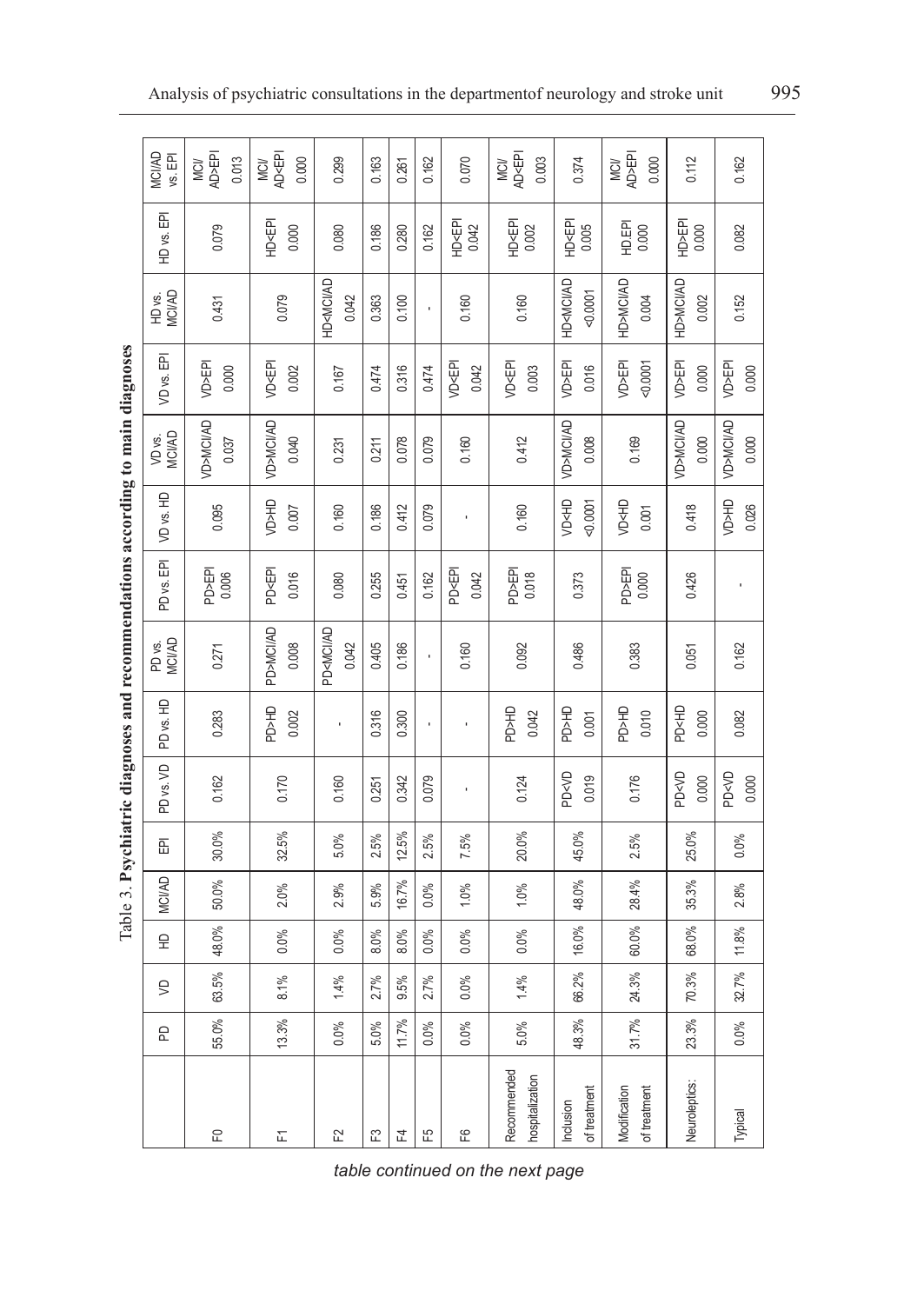|                                     | 0.162 | AD>EPI<br>0.0001<br>MCI/             | 0.173                               | 0.440                                      | 0.080              | 0.160          | MCI/<br>AD <epi<br>0.006</epi<br>   | 0.425                               |  |
|-------------------------------------|-------|--------------------------------------|-------------------------------------|--------------------------------------------|--------------------|----------------|-------------------------------------|-------------------------------------|--|
|                                     |       |                                      |                                     |                                            |                    |                |                                     |                                     |  |
| 0.166                               | 0.172 | HD>EPI<br>0.002                      | 0.154                               | 0.173                                      | HD>EPI<br>0.020    | 0.376          | HD <epi<br>0.006</epi<br>           | 0.376                               |  |
| 0.166                               | 0.162 | 0.427                                | HD <mci ad<br="">0.020</mci>        | <b>HD<mci ad<="" b=""><br/>0.003</mci></b> | HD>MCI/AD<br>0.036 | 0.160          |                                     | 0.317                               |  |
| VD <epi<br>0.000</epi<br>           | 0.161 | 0.477                                | 0.173                               | 0.330                                      | 0.166              | 0.213          | VD <epi<br>0.022</epi<br>           | 0.067                               |  |
| VD <mci ad<br="">0.000</mci>        | 0.401 | VD <mci ad<br="">0.0001</mci>        |                                     | 0.439                                      | 0.482              | 0.060          | VD>MCI/AD<br>0.022                  | 0.071                               |  |
| <b>VD<hd< b=""><br/>0.003</hd<></b> | 0.161 | <b>VD<hd< b=""><br/>0.003</hd<></b>  | <b>GH<gn< b=""><br/>0.020</gn<></b> | <b>GH<gn< b=""><br/>0.041</gn<></b>        | 0.059              | 0.385          | <b>CH<gv< b=""><br/>0.022</gv<></b> | <b>GH<ga< b=""><br/>0.033</ga<></b> |  |
| 0.168                               | 0.168 | PD>EPI<br><0.0001                    | 0.245                               | 0.253                                      | PD>EPI<br>0.022    | 0.391          | PD <epi<br>0.015</epi<br>           | 0.161                               |  |
| 0.168                               | 0.292 | 0.294                                | 0.162                               | 0.190                                      | 0.101              | 0.362          | PD>MCI/AD<br>0.042                  | 0.446                               |  |
| 0.446                               | 0.168 | 0.423                                | <b>PD<hd< b=""><br/>0.033</hd<></b> | <b>PD<hd< b=""><br/>0.003</hd<></b>        | 0.113              | 0.161          | <b>PD<hd< b=""><br/>0.042</hd<></b> | 0.297                               |  |
| <b>DV<gd< b=""><br/>0.010</gd<></b> | 0.246 | <b>DV<gd< b=""><br/>0.0001</gd<></b> | 0.163                               | 0.088                                      | 0.166              | 0.117          | 0.458                               | 0.067                               |  |
| 100.0%                              | 0.0%  | 22.5%                                | 88.9%                               | 11.1%                                      | 0.0%               | 0.0%           | 15.0%                               | $2.5\%$                             |  |
| 100.0%                              | 2.8%  | 53.9%                                | 100.0%                              | 12.7%                                      | 3.6%               | 1.0%           | 0.0%                                | 2.0%                                |  |
| 94.1%                               | 0.0%  | 56.0%                                | 71.4%                               | $0.0\%$                                    | 28.6%              | $0.0\%$        | $0.0\%$                             | 4.0%                                |  |
| 69.2%                               | 1.9%  | 23.0%                                | 100.0%                              | 17.7%                                      | 5.9%               | 5.4%           | 5.4%                                | 6.8%                                |  |
| 92.9%                               | 7.1%  | 58.3%                                | 97.1%                               | 20.0%                                      | 11.4%              | 1.7%           | 5.0%                                | 1.7%                                |  |
| Atypical                            | Other | Antidepressants:                     | <b>SSRIS</b>                        | TCAS                                       | Other              | Hypnotic drugs | Benzodiazepines                     | Hydroxyzine                         |  |

| )                                                                                |                                       |
|----------------------------------------------------------------------------------|---------------------------------------|
|                                                                                  |                                       |
| l                                                                                |                                       |
|                                                                                  |                                       |
|                                                                                  |                                       |
|                                                                                  |                                       |
|                                                                                  |                                       |
| l                                                                                |                                       |
| ļ<br>ļ                                                                           |                                       |
|                                                                                  |                                       |
|                                                                                  |                                       |
|                                                                                  |                                       |
|                                                                                  |                                       |
| l                                                                                |                                       |
| i                                                                                |                                       |
|                                                                                  | l                                     |
|                                                                                  |                                       |
|                                                                                  |                                       |
|                                                                                  |                                       |
|                                                                                  |                                       |
| l                                                                                |                                       |
| ļ<br>l                                                                           |                                       |
|                                                                                  |                                       |
|                                                                                  |                                       |
|                                                                                  |                                       |
|                                                                                  |                                       |
| ֧֦֦֧֦֧ׅ֦֧ׅ֧֦֧ׅ֧֧֦֧ׅ֧ׅ֧ׅ֧֧ׅ֧֛֧ׅ֧֦֧ׅ֧֧֧֧ׅ֧֧֧֧֧֧֚֚֚֚֚֚֚֚֚֚֝֝֘֜֓֜֓֜֓֝֬֜֓֜֓֜֓֜֜֓֜֓֜֓֜ |                                       |
|                                                                                  | ì<br>$\overline{a}$<br>$\overline{1}$ |
|                                                                                  | ļ                                     |
| l<br>)<br>}                                                                      |                                       |
| $\overline{\phantom{a}}$<br>I                                                    | ł                                     |
| i<br>C                                                                           |                                       |

F0 — Organic, including symptomatic, mental disorders F0 — Organic, including symptomatic, mental disorders

Mental and behavioral disorders due to psychoactive substance use F1 — Mental and behavioral disorders due to psychoactive substance use

Schizophrenia, schizotypal and delusional disorders F2 — Schizophrenia, schizotypal and delusional disorders  $\begin{array}{c} \n\begin{array}{c}\n1 \\
1 \\
1\n\end{array} \\
\hline\n\begin{array}{c}\n1 \\
2 \\
1\n\end{array} \\
\hline\n\end{array}$ 

Mood (affective) disorders F3 — Mood (affective) disorders

Neurotic, stress-related and somatoform disorders F4 — Neurotic, stress-related and somatoform disorders  $F4 -$  F5 - Behavioral syndromes associated with physiological disturbances and physical factors F5 — Behavioral syndromes associated with physiological disturbances and physical factors

F6 — Disorders of adult personality and behavior F6 — Disorders of adult personality and behavior

p - Welch's t-test. p – Welch's t-test.

## 996 Tomasz Chmiela et al.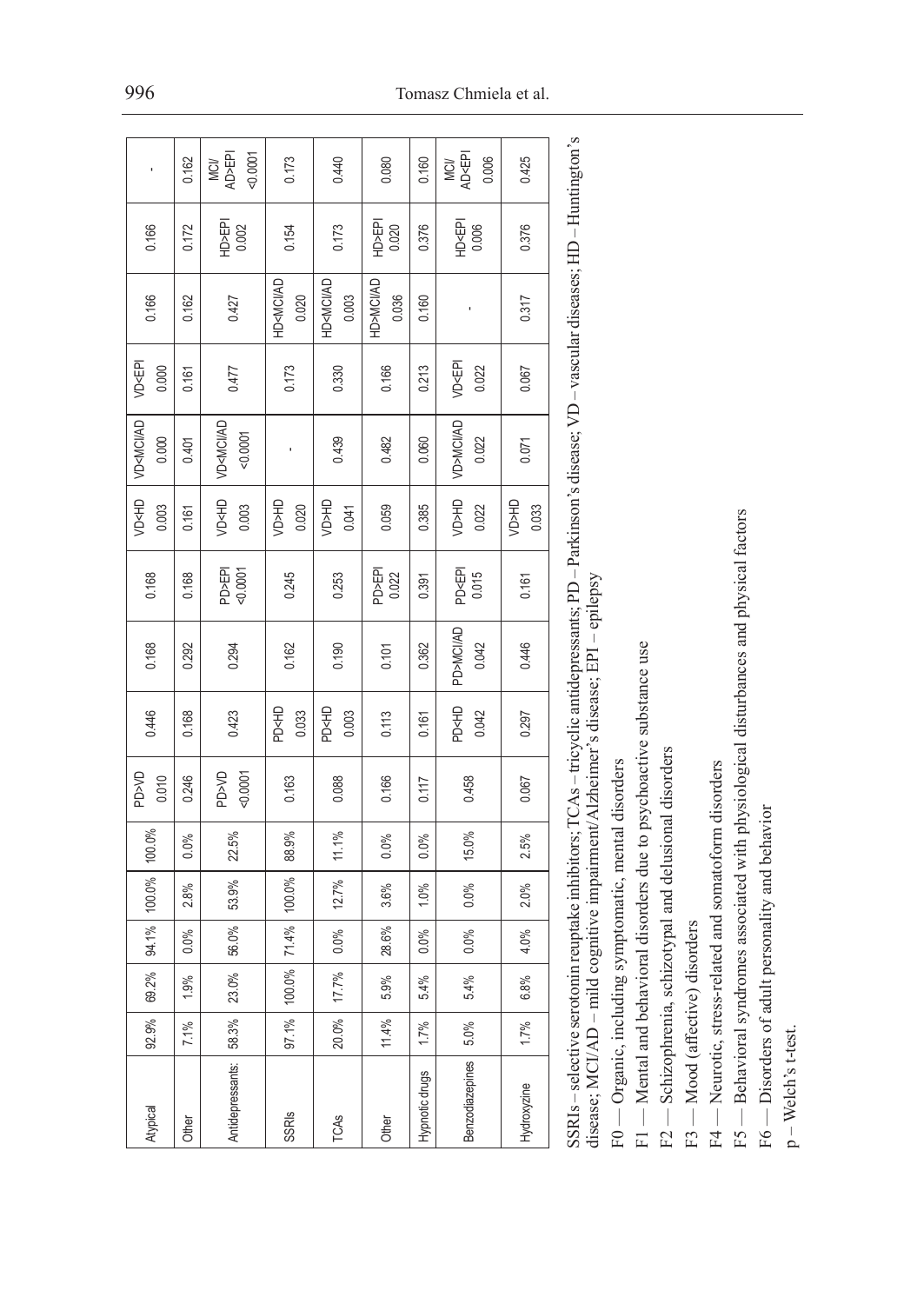#### **Discussion**

The study showed that people with chronic neurological diseases were most frequently psychiatrically consulted. In these patients treatment of the underlying disease is currently impossible. In this group, biological factors, mental burden related to the diagnosis and the need for chronic therapy and treatment-related adverse effects were important risk factors for the development of mental disorders [11]. In this respect, patients should be regularly followed-up. Of note, a disproportionate number of psychiatric consultations was observed between the DN/SU and other hospital departments. According to literature, the percentage of similar consultations was much lower  $(1.4\% - 8.7\%)$  [20–22]. The advisability of consultation, however, is confirmed by the fact that in the majority of patients the diagnosis was established (77%) and pharmacological therapy was started ( $n = 246$ ; 50%) or modified ( $n = 142$ ; 29%). A large number of psychiatric consultations in the study group resulted from the inclusion of a psychiatrist in the interdisciplinary team that can enroll PD patients for advanced treatment methods, such as deep brain stimulation (DBS), or administration of Duodopa, and can perform multidisciplinary assessment of HD patients as part of the EuroHD program. Also in these cases consultations were mostly clinically significant and resulted in the diagnosis or change in therapy.

The obtained results show a relatively small percentage of post-stroke depression compared to the results of other authors [3]. This may be due to the rapid transfer of patients to specialized rehabilitation departments (standard on day 9). Therefore patient assessment in the Stroke Unit occurs in a narrow time window of possible clinical manifestations of post-stroke mood disorders. The same fact implies a high percentage of diagnoses of post-stroke behavioral disorders due to organic causes while the diagnosis of delirium syndrome was found only in 4% of patients compared to 10–58% reported by other authors [5, 22]. Of note, the real percentage of post-stroke delirium was not reflected in the study group since the diagnosis was made not only by a psychiatrist (whose consultations are under study), but also directly by neurologists in the department. This low percentage should also be attributed to the probable underestimation of the prevalence of hypoactive delirium [23].

Additionally, further psychiatric investigation was mainly related to patients with epilepsy, which is correlated with a more complex process of establishing the differential diagnosis, e.g., in the context of the coexistence of PNES [24, 25]. In turn, necessity of therapy was the reason for further psychiatric care in patients addicted to psychoactive substances [26, 27]. Of note, in the context of BPSD, providing non-pharmacological recommendations is common in hospital settings, which certainly should be given attention since it is the standard of management in this disorder. It can be partially accounted for the use of pharmacotherapy in hospital settings where behavioral dis-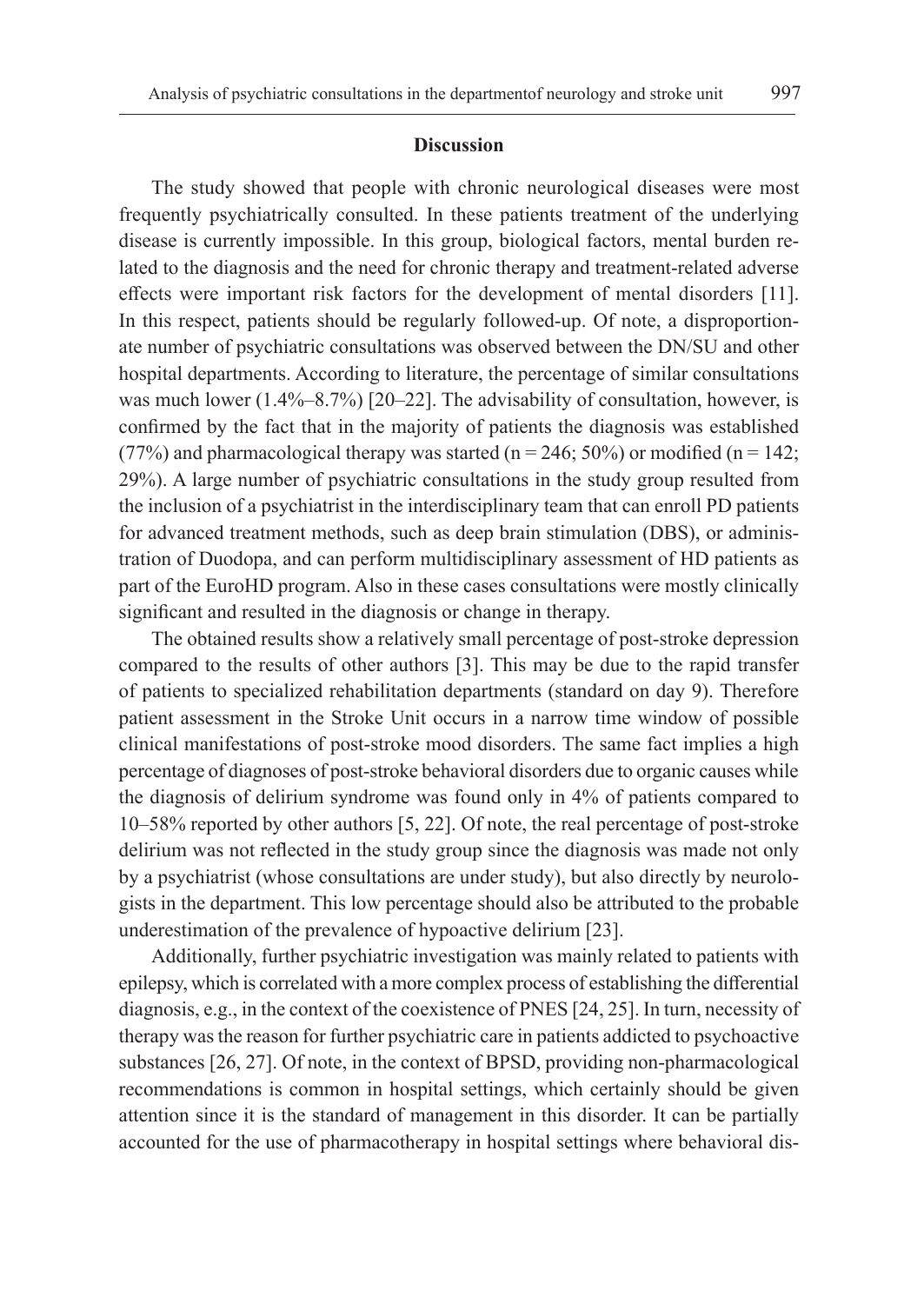orders require rapid management within a short period of time, have a clear organic cause and short-term drug treatment is used. Nevertheless, current guidelines related to the verification and selection of (atypical) neuroleptics and antidepressants are fully implemented in patients with dementia. Depressive disorders are the second most common diagnosis next to BPSD in the group of patients with cognitive impairment and affect 25 to 63% of patients [14, 15]. They, however, constituted only 7.5% in the study group, which most likely resulted from more frequent diagnoses of different organic mood disorders according to the ICD-10 classification. Studies conducted so far also point to difficulties in differentiating cognitive disorders and depression.

## **Conclusions**

The changing profile of patients and therapeutic options require constant cooperation between a psychiatrist and a neurologist. Such cooperation is integral and highly desirable in many aspects, which may result in proper patient management.

## **References**

- 1. Information from the meeting of the Protection Section of the National Development Council, https://www.prezydent.pl/download/gfx/prezydent/pl/defaultaktualnosci/ 5526/26/1/rekomendacje dot zdrowia psychicznego. pdf; 9.02.2016, 1–52.
- 2. Jefferies K, Owino A, Rickards H, Agrawal N. *Psychiatric disorders in patients on a neurology ward: estimate of prevalence and usefulness of screening questionnaires*. J. Neurol. Neurosurg. Psychiatry. 2007; 78(4): 414–416.
- 3. Wichowicz H. *Post-stroke depression biological vs. psychological disorder*. Udar Mózgu. 2008; 10(1): 40–48.
- 4. Klimiec E, Dziedzic T, Kowalska K, Szyper A, Pera J, Potoczek P et al. *PROspective Observational POLish Study on post-stroke delirium (PROPOLIS): methodology of hospital-based cohort study on delirium prevalence, predictors and diagnostic tools.* BMC Neurol. 2015; 15: 94. Doi: 10.1186/s12883-015-0351-z.
- 5. Shi Q, Presutti R, Selchen D, Saposnik G. *Delirium in acute stroke: a systematic review and meta-analysis*. Stroke. 2012; 43(3): 645–649.
- 6. Henon H, Lebert F, Durieu I, Godefroy O, Lucas C, Pasquier F et al. *Confusional state in stroke: relation to preexisting dementia, patient characteristics, and outcome*. Stroke. 1999; 30(4): 773–779.
- 7. Van Rijsbergen MW, Oldenbeuving AW, Nieuwenhuis-Mark RE, Nys GM, Las SG, Roks G et al. *Delirium in acute stroke: a predictor of subsequent cognitive impairment? A two-year follow-up study*. J. Neurol. Sci. 2010; 306(1–2): 138–142.
- 8. Campbell Burton CA, Murray J, Holmes J, Astin F, Greenwood D, Knapp P. *Frequency of anxiety after stroke: a systematic review and meta-analysis of observational studies*. Int. J. Stroke. 2013; 8(7): 545–559.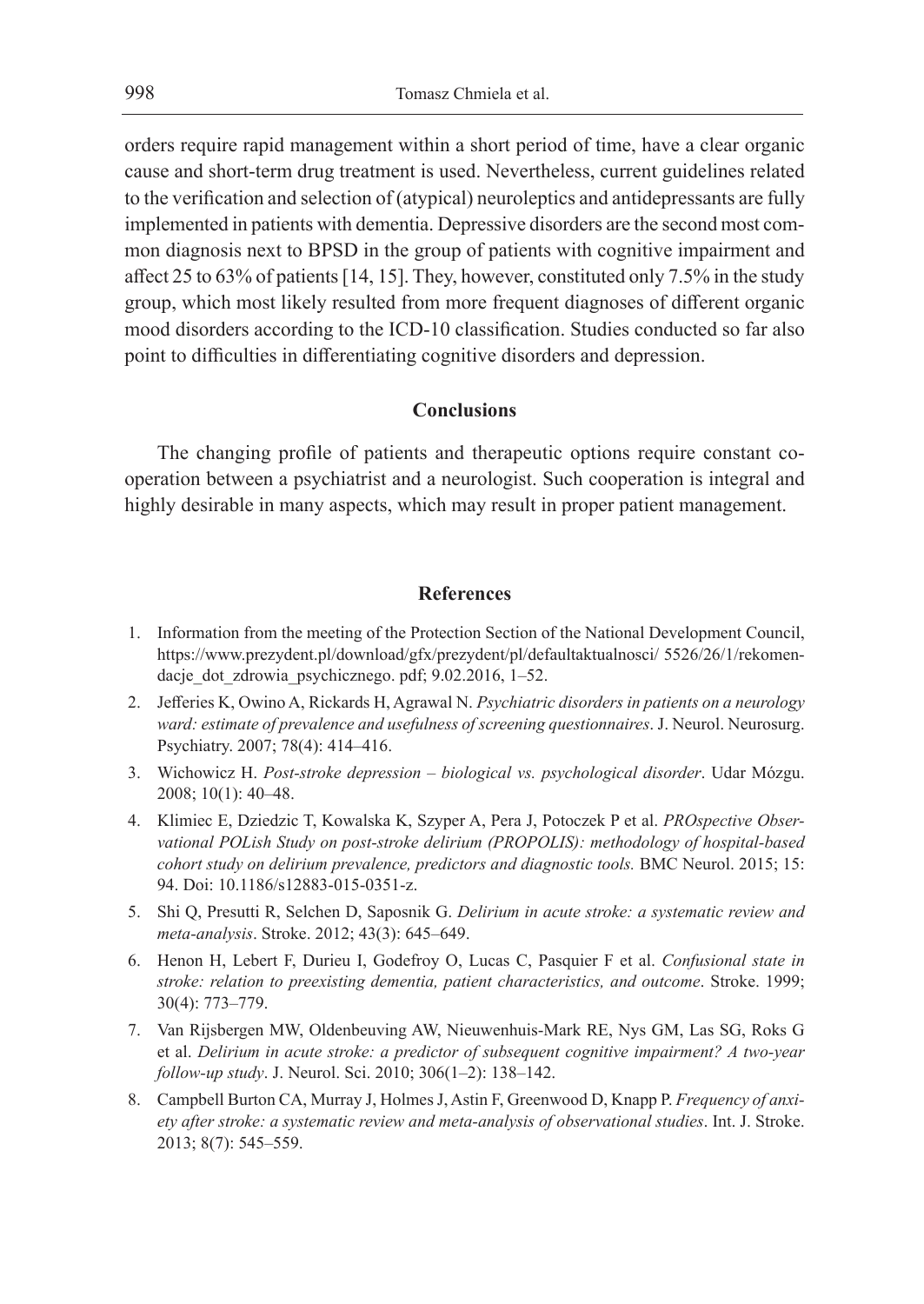- 9. Choi-Kwon S, Han SW, Kwon SU, Kim JS. *Poststroke fatigue: characteristics and related factors*. Cerebrovasc. Dis. 2005; 19(2): 84–90.
- 10. Van Dalen JW, Moll Van Charante EP, Nederkoorn PJ, Van Gool WA, Richard E. *Poststroke apathy*. Stroke. 2013; 44(3): 851–860.
- 11. Radzik J, Zawadzka A, Leszek J, Błaszczyk A, Chlebowska I. *Problems of depressive disorders in some neurodegenerative disease*. Psych. Pol. 2010; 7(1): 17–28.
- 12. Jaracz J, Jaracz K. *Zaburzenia psychiczne w chorobie Parkinsona*. Psychiatria po Dyplomie. 2014; 04.
- 13. Sobów T. *Psychiatric disorders coexisting with dementia clinical relevance and principles of management*. Aktualn. Neurol. 2012; 12(4): 236–244.
- 14. Jerema M, Rabe-Jabłońska J. *Psychiatria podręcznik dla studentów medycyny*. Warsaw: PZWL Medical Publishing; 2013.
- 15. Bilikiewicz A, Matkowska-Białko D. *Zaburzenia funkcji poznawczych a depresja*. Udar Mózgu. 2004; 6(1): 27–37.
- 16. Wesson M, Boileau NR, Perlmutter JS, Paulsen JS, Barton SK, McCormack MK et al. *Assessment in individuals with premanifest and manifest Huntington disease*. Qual. Life Res. 2016; 25(10): 2441–2455. Doi: 10.1007/s11136-016-1386-3.
- 17. Paulsen JS, Long JD, Johnson HJ, Aylward EH, Ross CA, Williams JK et al. *Clinical and biomarker changes in premanifest Huntington's disease show trial feasibility: A decade of the PREDICT-HD Study*. Front Aging Neurosci. 2014; 6: 78.
- 18. Wesson M, Boileau NR, Perlmutter JS, Paulsen JS, Barton SK, McCormack MK et al. *Suicidal ideation assessment in individuals with premanifest and manifest Huntington's disease*. Journal of Huntington's Disease. 2018; 7: 239–249.
- 19. Jędrzejczak K. *Różnicowanie czołowych napadów padaczkowych i psychogennych napadów rzekomopadaczkowych*. Neurologia po Dyplomie. 2011; 6(2): 32–41.
- 20. Ścisło P, Badura-Brzoza K, Gorczyca P, Błachut M, Pudlo R, Piegza M et al. *Analysis of psychiatric consultations in a multidisciplinary hospital patients*. Psychiatr. Pol. 2015; 49(5): 1101–1112.
- 21. de Jonge P, Huyse, FJ, Herzog T, Lobo A, Malt U, Opmeer BC et al. *Pattern of neurological patients to psychiatric consultation-liaison services in 33 European hospitals*. Gen. Hosp. Psychiatry. 2001; 23(3): 152–157.
- 22. Maroufi M, Pedram A, Malekian A, Kianvash F, Maroufi M, Gerivani Z. *Consultation-liaison psychiatry in a general hospital*. JRMS. 2006; 11(3): 193–197.
- 23. Lorenzl S, Füsgen I, Noachtar S.. *Acute confusional states in the elderly Diagnosis and Treatment*. Dtsch. Arztebl. Int. 2012; 109(21): 391–400.
- 24. Komasińska P, Drecka B, Starczewska M, Malendowicz-Major B, Skrzypek H, Steinborn B. *Diagnosis and semiology of psychogenic nonepileptic seizures in children and adolescents*. Nowiny Lekarskie. 2012: 81(6): 630–635.
- 25. Kutlubaev MA, Xu Y, Hackett ML, Stone J. *Dual diagnosis of epilepsy and psychogenic nonepileptic seizures: Systematic review and meta-analysis of frequency, correlates, and outcomes.*  Epilepsy Behav. 2018; 29(89): 70–78.
- 26. Vallersnes OM, Dines AM, Wood DM, Yates C, Heyerdahl F, Hovda KE et al. *Psychosis associated with acute recreational drug toxicity: a European case series*. BMC Psychiatry. 2016; 18(16): 293.